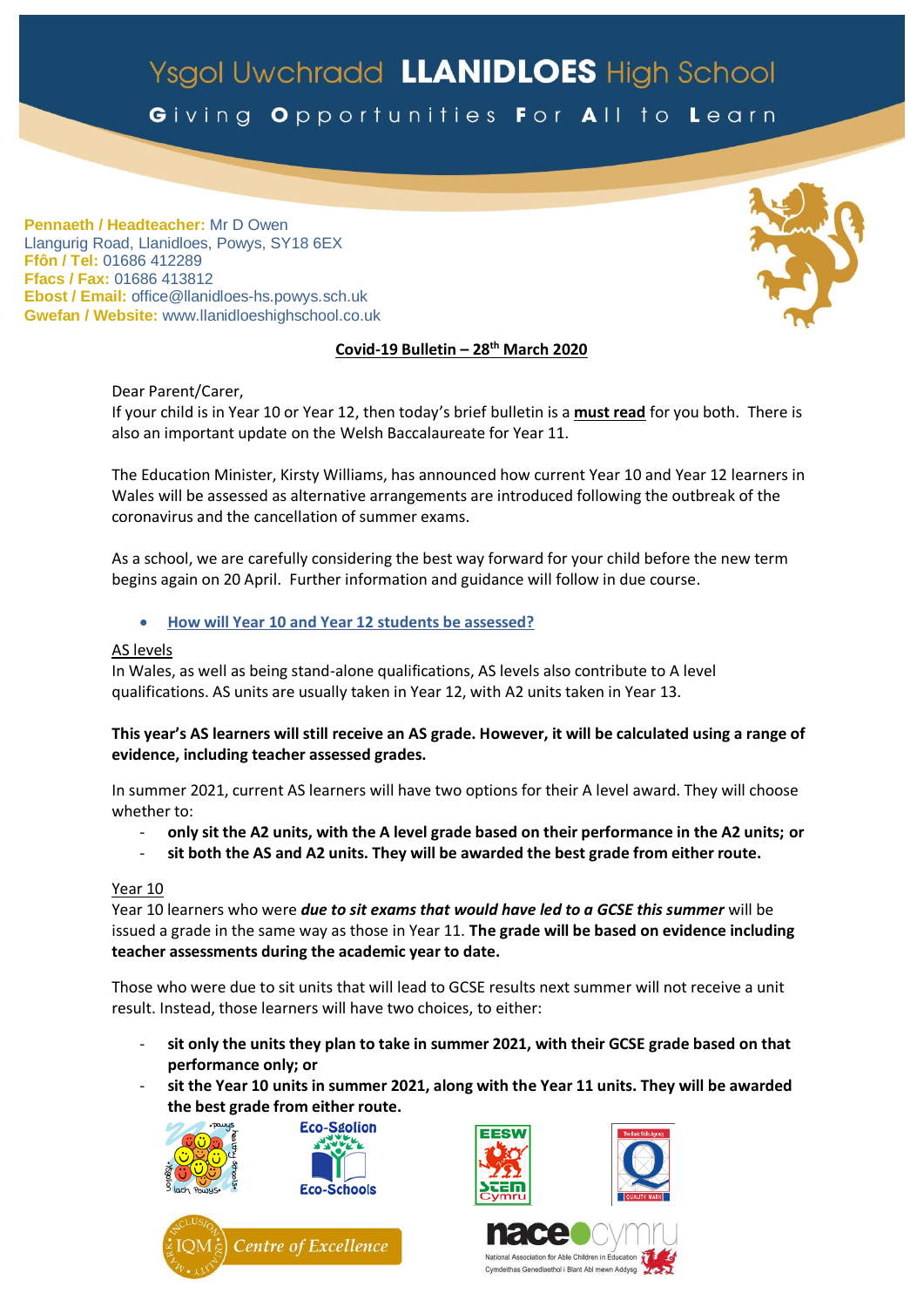#### **Year 11: How will the Skills Challenge Certificate (Welsh Baccalaureate) be assessed?**

- WJEC **do not** require centres to submit work for any components of the Skills Challenge Certificate.
- **Completed work** for components should be retained and stored securely by teachers/tutors.
- Teachers/Tutors have been asked to keep a record of marks awarded for component work **completed** to date.
- Centres should advise candidates that components will not be moderated by WJEC for the summer 2020 series. This means that **uncompleted work does not need to be completed**.

They have added that they appreciate your ongoing patience and understanding during this difficult time, and we will update you on decisions made regarding the process of grading learners as soon as we can.

#### Non-examination assessment

Externally assessed assessments timetabled on or prior to 6th March will be marked by WJEC.

## Other qualifications

Welsh Government are currently working with Qualifications Wales and with Ofqual and CCEA to consider our approach to managing our other qualifications including Pathways, Entry level, Level 1/2 and Level 3 awards, certificates, diplomas and extended diplomas, FAD, and Extended Project qualifications. We advise you to retain and securely store, all coursework, controlled and nonexamination assessment work until further information is available.

**How can my child find out their GCSE Pod and Hwb log in information?**

All queries about IT can be fielded by our IT technician Neil Gibson at the following email address: [office@llanidloes-hs.powys.sch.uk](mailto:office@llanidloes-hs.powys.sch.uk) (On the subject line, make clear your email is 'FOA IT tech')

# **Government and Local Authority updates**

- People breaching stringent new rules on going outside could be fined £120
- Stay at home! Only go outside for food, health reasons or work (but only if you cannot work from home). If you go out, stay 2 metres (6ft) away from other people at all times. Wash your hands as soon as you get home. Do not meet others, even friends or family. You can spread the virus even if you don't have symptoms.
- The Council is urgently seeking more staff recruiting in a wide range of roles. For more information, follow this link: [https://en.powys.gov.uk/article/8808/Covid-19---Council-urgently](https://en.powys.gov.uk/article/8808/Covid-19---Council-urgently-needs-more-staff)[needs-more-staff](https://en.powys.gov.uk/article/8808/Covid-19---Council-urgently-needs-more-staff)
- The Council has also issued a warning to residents not to fall for scams amidst the pandemic. For the full story follow this link: [https://en.powys.gov.uk/article/8820/Residents-warned-not](https://en.powys.gov.uk/article/8820/Residents-warned-not-to-fall-for-scams-amidst-the-Coronavirus-pandemic)[to-fall-for-scams-amidst-the-Coronavirus-pandemic](https://en.powys.gov.uk/article/8820/Residents-warned-not-to-fall-for-scams-amidst-the-Coronavirus-pandemic)

#### **Support**

The Council is working with partners to coordinate support for people in our community who may be affected by COVID 19. The team is called Community Services Emergency Response Team (C-SERT). <http://www.pavo.org.uk/coronavirus.html>